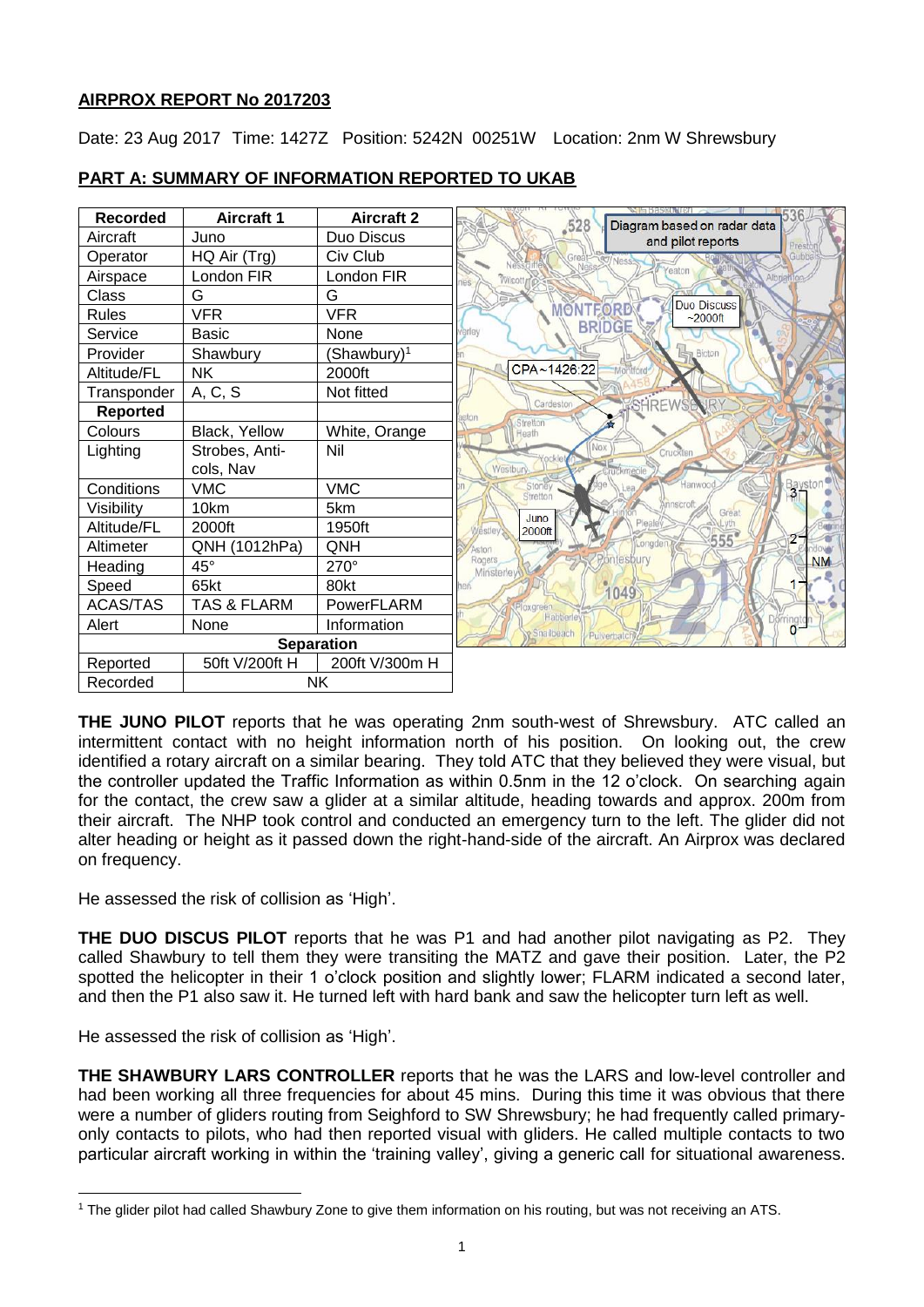He had also specifically called several primary contacts to the Airprox Juno pilot (who was on a Basic Service and therefore not formally identified), giving the information as 'traffic believed to be you' and telling him the other traffic was 'believed to be a glider'. On one particular occasion, the pilot called visual with a rotary aircraft, and noting that there was a Shawbury-based rotary in the radar pattern in close proximity to the primary-only contact that he had called, he wasn't satisfied that the pilot had gained visual with the contact called. He repeated the Traffic Information, making it clear that he thought the pilot was visual with a different aircraft. A few seconds later the pilot called visual with a glider, and, shortly afterwards, reported that he would file an Airprox.

He assessed the risk of collision as 'Medium'.

**THE SHAWBURY SUPERVISOR** reports that it had been a busy afternoon and he had been assisting the RA controller who was busy with IF recoveries and 'IF box' traffic. A second talkdown had been opened and the DIR position manned. He was aware that there had been some glider activity reported by rotary aircraft, and all controllers were passing Traffic Information on the small slow-moving contacts that were believed to be the gliders. The LARS controller was band-boxing with the low-level frequencies, and he was aware that the controller was calling the primary contacts to the low-level traffic. The LARS controller informed him that an Airprox had been reported and he ensured that details were obtained.

## **Factual Background**

The weather at Shawbury was recorded as follows:

METAR EGOS 231350Z 26016KT 9999 FEW040 SCT180 20/11 Q1013 BLU NOSIG=

## **Analysis and Investigation**

#### **Military ATM**

Figures 1 and 2 show the position of the Juno, and a primary contact that may be the glider involved, at relevant times in the lead up to and during the Airprox. The screen shots are taken from a replay using a NATS radar, which is not used by Shawbury ATC, and therefore is not representative of the picture available to the controllers. At 14:24:50 (Figure 1), the Juno (Squawking 7422) was operating in the vicinity of Shrewsbury, with an aircraft (primary contact only) operating approximately 3nm to the north east.





Figure 1: Geometry at 14:24:50 Figure 2: Geometry at 14:25:48

At 14:25:48 (Figure 2), the Shawbury Zone Controller provided updated Traffic Information (TI) to the Juno. The traffic was described as, "north east, one mile, tracking south west, no height information, believed to be a glider". There was no primary contact depicted on the NATS radar replay at that time.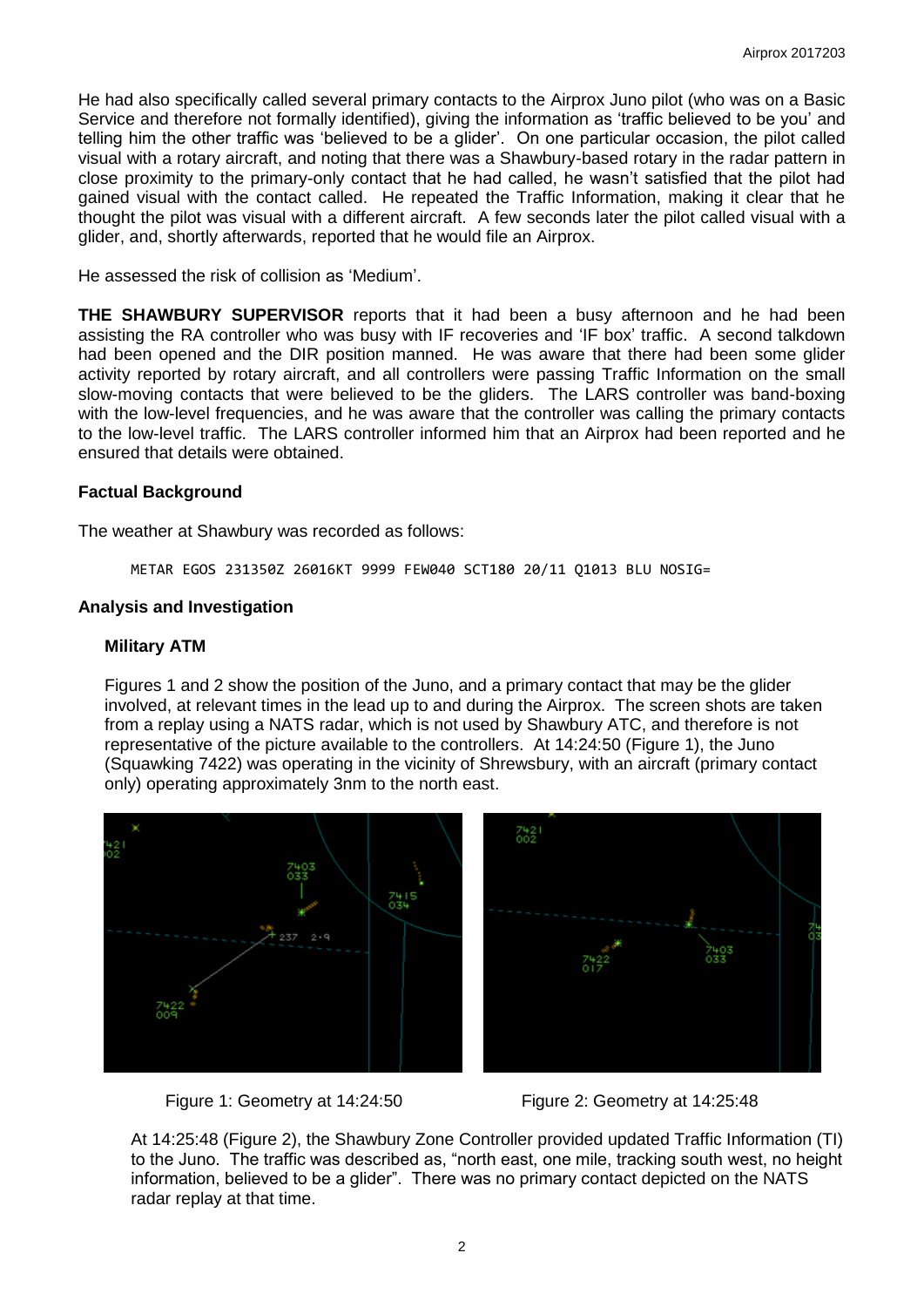At 14:26:21, having had TI updated a second time, the Juno pilot reported visual with a glider (not displayed on the NATS radar replay). At 14:26:48 (Figure 3), the primary contact reappeared on radar replay, at the same time the Juno pilot was reporting the Airprox on frequency.



Figure 3: Geometry at 14:26:48

The Shawbury Zone Controller provided the Juno pilot with generic TI several times on what was believed to be gliding activity in the area. The presence of gliders had also been confirmed by other rotary aircraft on frequency. The Juno was using a 7422 squawk which is a generic code for station-based aircraft operating not above 3000ft. Shawbury ATC does not have Mode S and cannot distinguish between individual aircraft with the same squawk unless identification is made and maintained. The Controller then passed specific TI to the aircraft believed to be the Juno on a primary contact believed to be a glider. The TI was updated, at which stage the Juno pilot reported visual with another rotary aircraft. A further update enabled the Juno pilot to visually acquire the glider, after which the Airprox was declared. Under a Basic Service, there is no requirement for a controller to identify or monitor an aircraft, therefore pilots should not expect any form of TI; however, a warning shall be issued to a pilot if the controller believes there to be a definite risk of collision.

Although the Glider pilot had contacted Shawbury Zone, the aircraft was never formally identified by the Shawbury Zone Controller and was not being monitored on the radar screen. No ATS was agreed and no TI was passed to the Glider pilot.

Since the Airprox, procedures at RAF Shawbury have been changed in order that ATC and the flying squadrons are provided with updated information on gliding activity that has been subject to a NOTAM. In this case, no NOTAM was issued relating to the competition taking place in the local area, and the glider involved in the Airprox was not part of the competition, so the incident would not have been prevented, however the change will still give all operators better Situational Awareness.

# **UKAB Secretariat**

The Juno and Duo Discus pilots shared an equal responsibility for collision avoidance and not to operate in such proximity to other aircraft as to create a collision hazard<sup>2</sup>. If the incident geometry is considered as head-on or nearly so then both pilots were required to turn to the right<sup>3</sup>, notwithstanding their overall responsibility to avoid a collision.

 $\overline{\phantom{a}}$ 

<sup>2</sup> SERA.3205 Proximity.

<sup>3</sup> SERA.3210 Right-of-way (c)(1) Approaching head-on.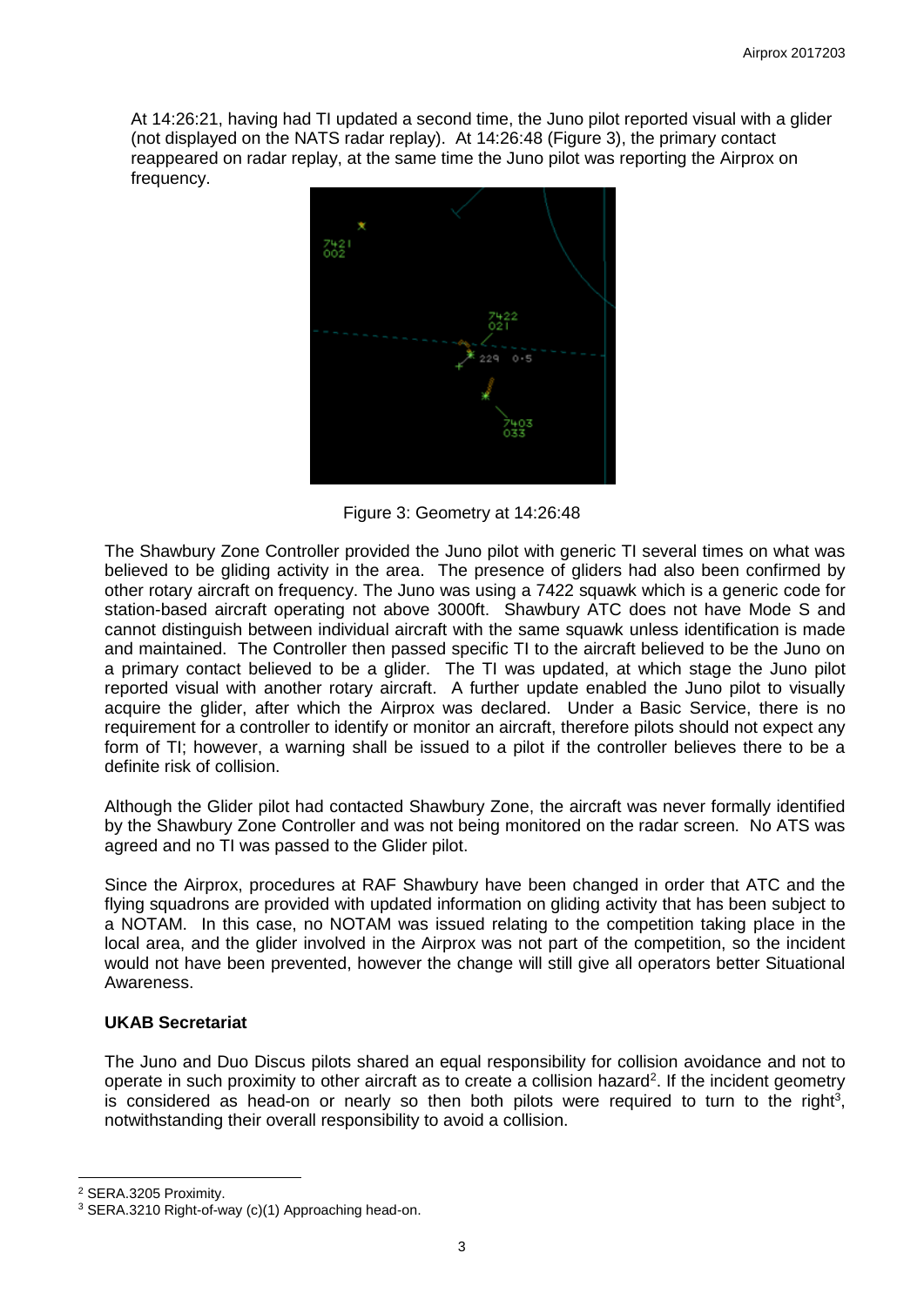## **Comments**

## **HQ Air Command**

This incident occurred in the busy Class G airspace to the southwest of RAF Shawbury. The glider pilot had spoken to Shawbury to inform them of his transit through their MATZ but, without the association of a transponder code to accompany the primary radar contact, the controller was unable to correlate the information given by the glider pilot with the track on his radar. Although only a Basic Service (BS) had been agreed with the Juno, the controller is to be commended for his persistence in calling the glider traffic to the pilot of the Juno, particularly when the Juno pilot confirmed that he was visual with another helicopter and the controller was not comfortable that this was the contact that he had been calling. However, crews should be aware that this level of Traffic Information (TI) under a BS is to be considered the exception rather than the norm and, if a higher degree of TI is required, then a Traffic Service should be agreed with the controller.

The other barriers available in this encounter were electronic conspicuity (both aircraft were FLARM-equipped), and lookout. Whilst the FLARM generated a warning in the glider, albeit after the helicopter had been sighted by the pilot, it did not generate a warning in the helicopter, thus demonstrating that this barrier is not always effective. Equally, it seems that the pilots of both aircraft sighted each other's aircraft at approximately the same time but this was also when the two aircraft were quite close to each other. Gliders are notoriously difficult to see and so pilots should be extra vigilant when there are reports of gliders in the vicinity.

The unit investigation discovered that the local gliding club had initiated a cross-country event due to the favourable weather conditions on the day. As this was not a competition there was no requirement to submit a NOTAM; however, the CFI of the gliding club acknowledges that a telephone call to RAF Shawbury informing them of the activity may have been wise – closer liaison between RAF Shawbury and the Midlands Gliding Club is now in place.

## **Summary**

An Airprox was reported when a Juno and a Duo Discus flew into proximity at 1427 on Wednesday 23<sup>rd</sup> August 2017. Both pilots were operating under VFR in VMC, the Juno pilot in receipt of a Basic Service from Shawbury and the Duo Discus pilot was not in receipt of an ATS.

# **PART B: SUMMARY OF THE BOARD'S DISCUSSIONS**

Information available consisted of reports from the pilots of both aircraft, transcripts of the relevant RT frequencies, radar photographs/video recordings, reports from the air traffic controllers involved and reports from the appropriate ATC and operating authorities.

The Board first looked at the actions of the Juno pilot. He was receiving a Basic Service from Shawbury but did receive Traffic Information. Although he thought he saw the traffic that had been called to him when he called visual with a rotary aircraft, the controller updated the information and he saw the glider at the last moment. The Board noted that the two aircraft were head-on and therefore it was not solely for the Juno pilot to give-way to the glider, the responsibility was with both pilots, notionally by turning right (although in this case both pilots assessed the geometry such that turning left for avoiding action was the best option). Noting that the Juno was fitted with a FLARM, the Board did not know why it didn't alert, especially because the FLARM in the glider did, and could only assume that it was down to aerial blanking. They concurred with the HQ Air Command comments that this served to demonstrate that CWS was not a panacea but purely a useful aid to supplement look-out.

For his part, the glider pilot had called Shawbury ATC to inform them of his routing through the MATZ, and the Board commended him for this. Although the controller had not been able to use exact data from the RT report, nevertheless it had alerted Shawbury ATC to the presence of gliders in the area. The Board wondered about the gliding task that had been set, noting that it wasn't a